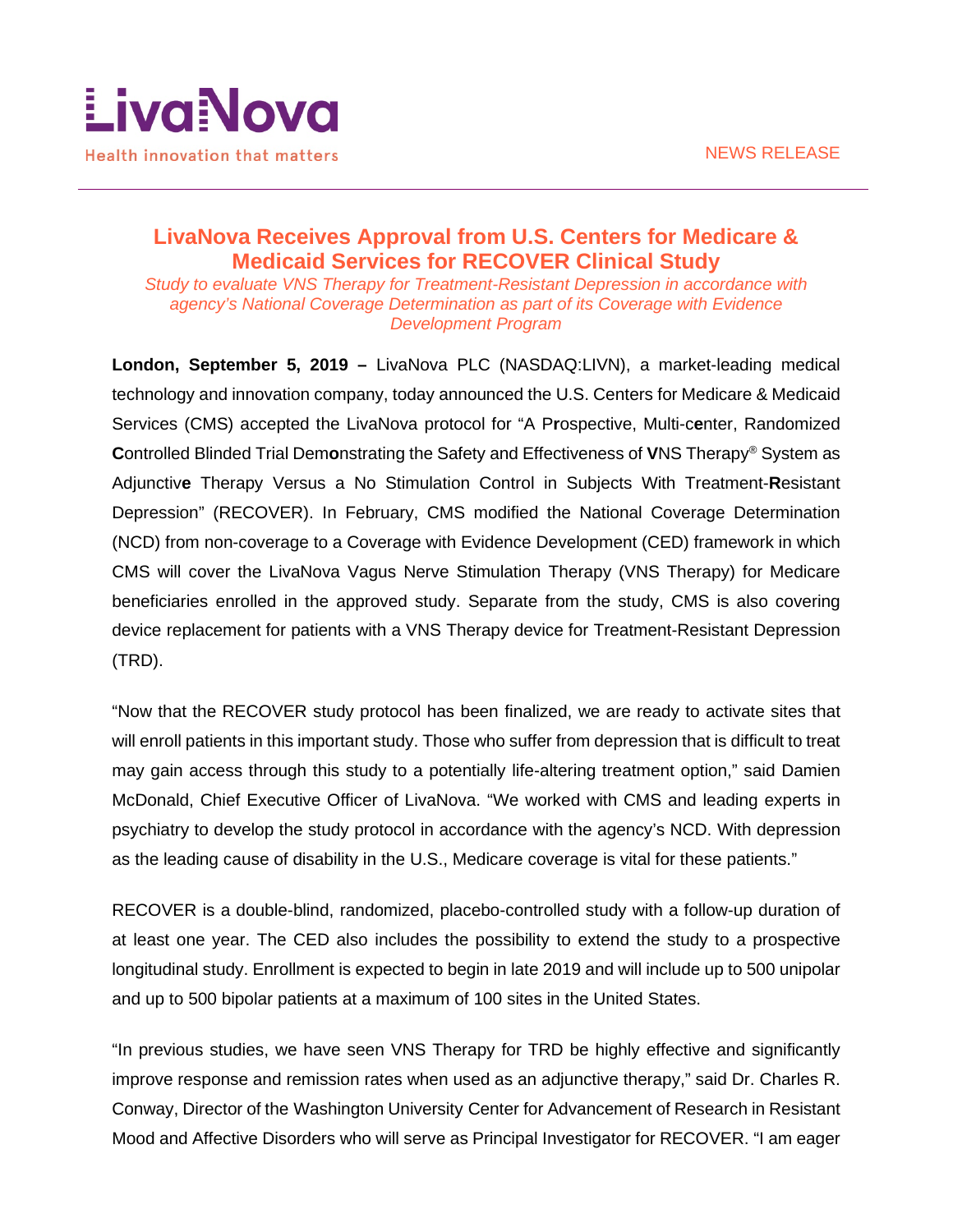to help facilitate this study to learn more about the effectiveness of VNS for TRD, and to begin helping more patients who desperately need better treatment. While the enrollment and study itself will take time, we have already created positive momentum that will have tremendous impact."

More information about the protocol will be available at [ClinicalTrials.gov.](https://www.clinicaltrials.gov/ct2/show/NCT03887715?term=RECOVER%2C+VNS&rank=1)

## About LivaNova

LivaNova PLC is a global medical technology and innovation company built on nearly five decades of experience and a relentless commitment to improve the lives of patients around the world. LivaNova's advanced technologies and breakthrough treatments provide meaningful solutions for the benefit of patients, healthcare professionals and healthcare systems. Headquartered in London, LivaNova has a presence in more than 100 countries worldwide.

The Company currently employs approximately 4,000 employees. LivaNova operates as two businesses: Cardiovascular and Neuromodulation, with operating headquarters in Mirandola (Italy) and Houston (U.S.), respectively.

#### **For more information, please visit [www.livanova.com.](http://www.livanova.com/)**

#### Safe Harbor Statement

This news release contains forward-looking statements within the meaning of Section 27A of the United States Securities Act of 1933, as amended, and Section 21E of the United States Securities Exchange Act of 1934, as amended. Forward-looking statements are not historical facts but are based on certain assumptions of management and describe LivaNova's future plans, strategies and expectations. Forward-looking statements can generally be identified by the use of forward-looking terminology, including, but not limited to, "may," "could," "seek," "guidance," "predict," "potential," "likely," "believe," "will," "expect," "anticipate," "estimate," "plan," "intend," "forecast," or variations of these terms and similar expressions, or the negative of these terms or similar expressions. Forward-looking statements contained in this news release are based on information presently available to LivaNova and assumptions that LivaNova believes to be reasonable, but are inherently uncertain. As a result, LivaNova's actual results, performance or achievements may differ materially from those expressed or implied by these forward-looking statements, which are not guarantees of future performance or actions that may be taken by LivaNova and involve known and unknown risks, uncertainties and other factors that are, in some